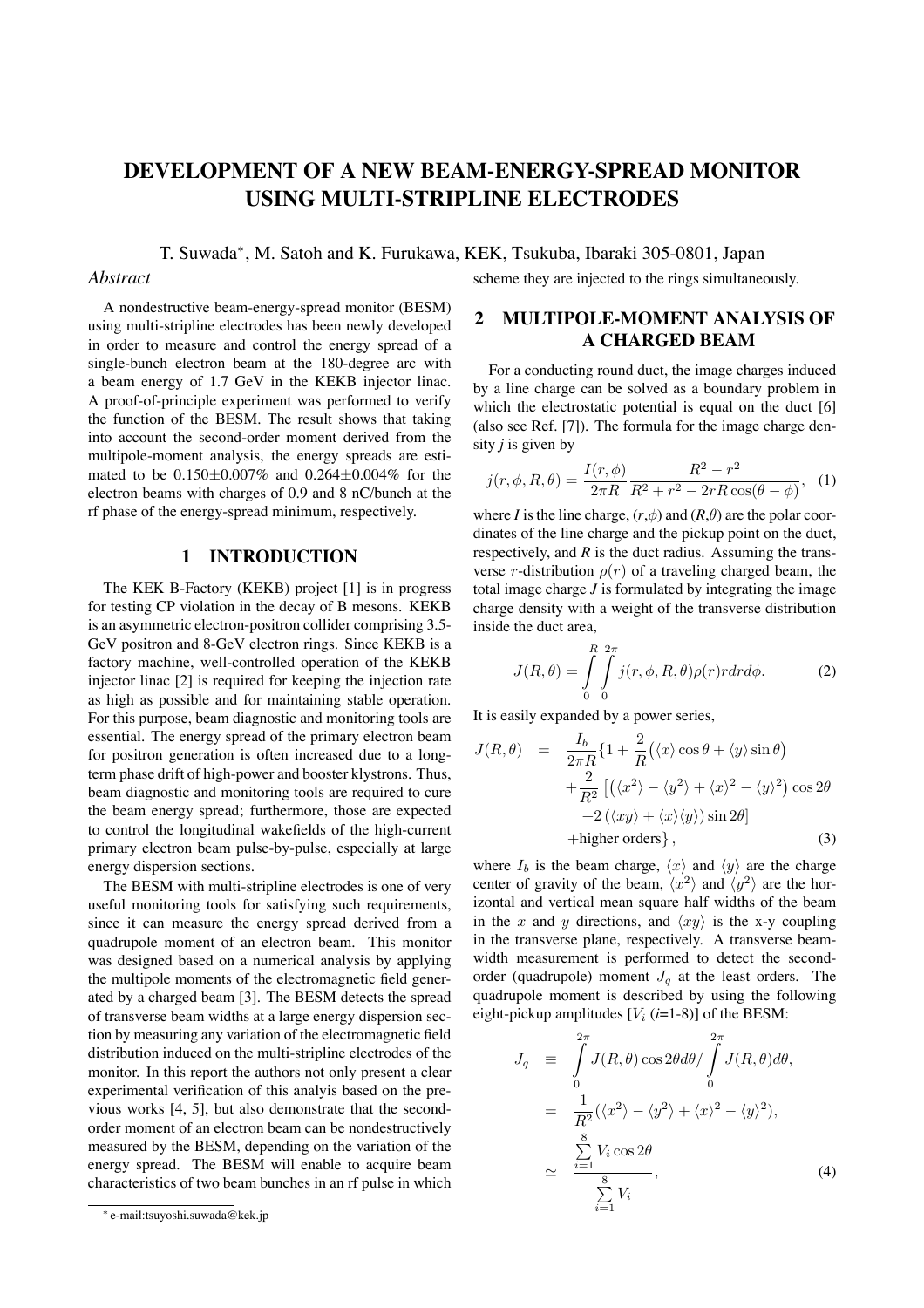Normalization by summing the eight-pickup amplitudes needs to cancel out the beam charge fluctuations due to any beam measurement jitter. It is understood that the quadrupole moment is related to the transverse beam widths, while it also depends on the beam positions.

#### **3 BEAM ENERGY-SPREAD MONITOR**

Figure 1 show schematic cross-sectional drawings of the BESM. The mechanical design parameters are summarized in Table 1. The BESM is a conventional monitor with eight-stripline electrodes fabricated from stainless steel (SUS304) with *π/*8 rotational symmetry. The stripline length *L* was determined to be as long as could possibly be installed into the limited spaces in the beam line so as to increase the signal-to-noise ratio. The inner and outer radii,  $R_1$  and  $R_2$ , and the angular width  $\alpha$  of the electrode were chosen so as to comprise a 50- $\Omega$ -transmission line. The eight pickups with a relatively narrow angular width of 15 degree are mounted with a tilt of *π/*8 rad at the symmetrical polar coordinates in order to avoid any direct impinging of synchrotron radiation and off-energy electrons to the electrode surfaces at a large energy dispersion section.



Figure 1: Schematic cross-sectional drawing of the beam energy-spread monitor.

Table 1: Mechanical design parameters of the BESM.

| Mechanical parameter                   |       |
|----------------------------------------|-------|
| Innner radius $R_1$ (mm)               | 20.6  |
| Outer raidus $R_2$ (mm)                | 23.4  |
| Electrode angular width $\alpha$ (deg) | 15    |
| Electrode thickness $t$ (mm)           | 1.5   |
| Electrode length $l$ (mm)              | 132.5 |
| Total length $L$ (mm)                  | 283   |

## **4 BEAM TEST**

Beam experiments using single-bunch electron beams of 0.9 and 8 nC/bunch were carried out under the nominal operation condition at the 180-degree arc after sector B

where the beam energy is 1.7 GeV. The layout of the beam line is described elsewhere [2]. The multipole moments of the electron beam were measured by the BESM while the transverse spatial profiles of the beam were directly measured by a fluorescent screen monitor (SC) installed behind the BESM with a beam-synchronous CCD camera and a video-image frame grabber in order to calibrate the BESM results at a rate of 1 Hz.

The transverse beam widths at the locations of these monitors were controlled by changing the rf phase of the booster klystron at sector B. The BPMs located at sectors A, B and the arc monitored the beam positions and charges of the beam in order to control the beam positions and energy stably through the feedback systems without any beam loss during the experiment.

The beam experiments with the BESM were performed by measuring the quadrupole moment of the 0.9-nC electron beam, as a function of the horizontal  $(x)$  and vertical (y) beam positions. In this measurement the rf phase of the booster klystron at sector B was fixed to reduce the energy spread to its minimum with the beam-orbit and energy feedbacks at sector B off. The beam positions at the BESM were controlled by the field strength of upstream x and y steering magnets. The quadrupole moments of the 0.9-nC and 8-nC electron beam depending on the rf phase of the booster klystron were also measured while the beam positions of the electron beam were fixed at the center of the BESM with the beam-orbit and energy feedbacks on. One data point of the BESM was obtained by averaging 200 successive data with the statistical errors after the position dependence was corrected.

# **5 EXPERIMENTAL RESULTS**

Figure 2 shows the variations of the quadrupole moment depending on the field strength of the upstream x steering magnet for the 0.9-nC electron beam with and without the beam-position corrections. It is clearly shown that after the corrections of the beam position, the quadrupole moment is constant over the measured range of the field strength of the steering magnet within the estimated errors. Figure 3 shows the variations of the quadrupole moment for the 0.9-nC and 8-nC electron beam depending on the rf phase of the booster klystron after the beam-position correction. For the 0.9-nC electron beam the beam-width data directly measured by the screen monitor are also added in order to compare the BESM data after the beam-profile correction on the transverse distributions.

The BESM data are related to the SC data by,

$$
\langle x^2 \rangle - \langle y^2 \rangle = f\left(X^2 - Y^2\right) + g,\tag{5}
$$

where *X* and *Y* are the transverse beam widths measured by the screen monitor in HWHM, *g* is a fitting parameter caused by the gain imvalance and the geometrical errors of the eight pickups of the BESM, and the parameter *f* is the beam-profile correction factor depending upon the transverse distributions of the electron beam (see Ref. [7]). The